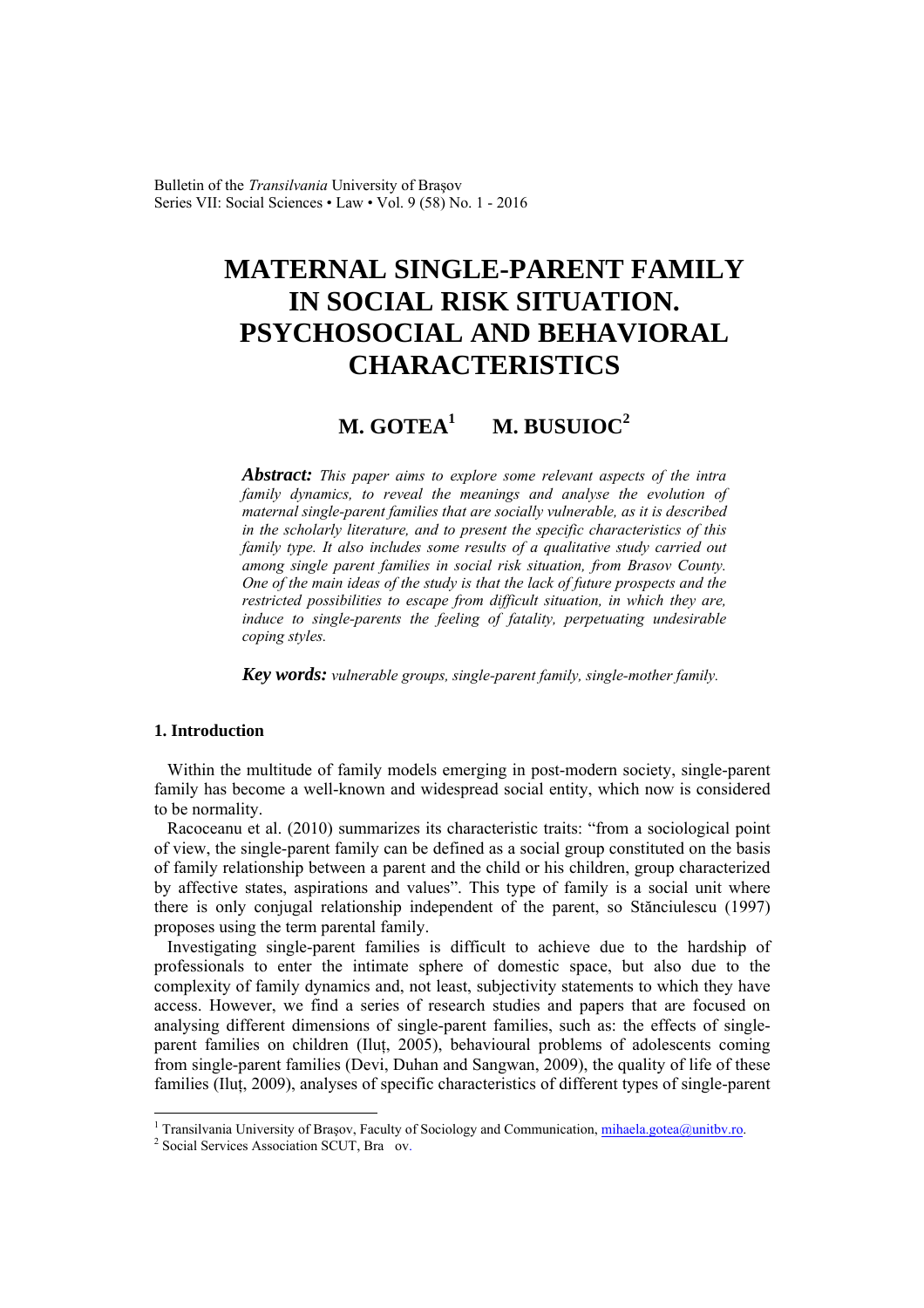households (Strong, Devault and Sayad, 1998; Heath, 1999; Ştefan, 2006), stress suffered by single mothers and their sources of support (Cakir, 2010; Berger, Magnuson and Osborne, 2012), conditions of success in situations of single-parent family (Olson and Haynes, 1993).

In this context, it is important to emphasize that the distinction between functional single-parent families and those in social risk situation. Although it may seem hard to believe, there are functional single-parent families in which one parent has the ability to manage difficult situations and adopt effective strategies to deal with the problems they face (Olson and Haynes, 1993).

Researches, as stipulated by Cristina Ştefan (2006), show that economic problem is not so acute for functional single-parent family, and the parent's educational level is high enough to ensure success in the labour market.

Instead, research of single-parent families in social risk is necessary for social assistance, because this family does not have enough resources and needs support. In Social Assistance Law of the Republic of Moldova, no. 547/ 25.12.2003, the social risk is "...danger of the person or family being affected by the negative economic consequences, potential loss of physical, occupational or social status (illness, accident, disability, aging, death, maternity, unemployment , social maladjustment, etc.)". Buzducea (2010, p. 31) defines vulnerable groups and those in high social risk as "victims of different family situations or historical socio-structural, faced with chronic shortages, deficient substantial resources, with poor prospects and limited possibilities to escape from situations that inspire fatality and perpetuation of dangerous lifestyles".

Single-parent family issue has a number of unknowns that can be investigated. That is why the thematic investigation directions still remain open, and also because of the continually developing dynamics of this phenomenon and because of the direct applicability of the results in the work of social assistance. In our country, single-parent family is still insufficiently researched, especially the paternal single-parent family. In the case of maternal single-parent families, there are also many unknowns, this being due to their low degree of homogeneity. Consequently, it is important to analyse the dynamics of this phenomenon, the constellation of factors and the problems they face in order to understand and to help reduce dysfunction, and to identify coping strategies, adaptable to most families in need. Moreover, it may outline new methods of intervention for this type of family. Besides these aspects, the extent of the single-parent family phenomenon is also relevant, attracting the interest of researchers increasingly more.

Single-parent family was present at all times. In pre-industrial times, when the traditional family was predominant, single parent family was rare (for which the primary source was death of marital partner) and temporary in nature, because they resorted to remarry rather quickly. But along the process of industrialization, urbanization and modernization, single-parent family registered a spectacular boom. In developed countries like the US, in the 60s there were about 9% of single-parent families from the total number of families, rising to 24% in the 80s-90s. Another illustrative example is that of England where, in 1998, statistics showed 10% of single-parents families, reaching 28% in 2004 (Iluţ, 2009). In Romania, data from the 2002 Census shows that singleparent families represent 11.72% of all households, a percentage of which 84.9% is the share of maternal parent families (Ştefan, 2006). According to The Impact Study from 2009, conducted by the Ministry of Labour, Family and Social Protection-Social Inclusion Programs Directorate, the largest increase in the number of single-parent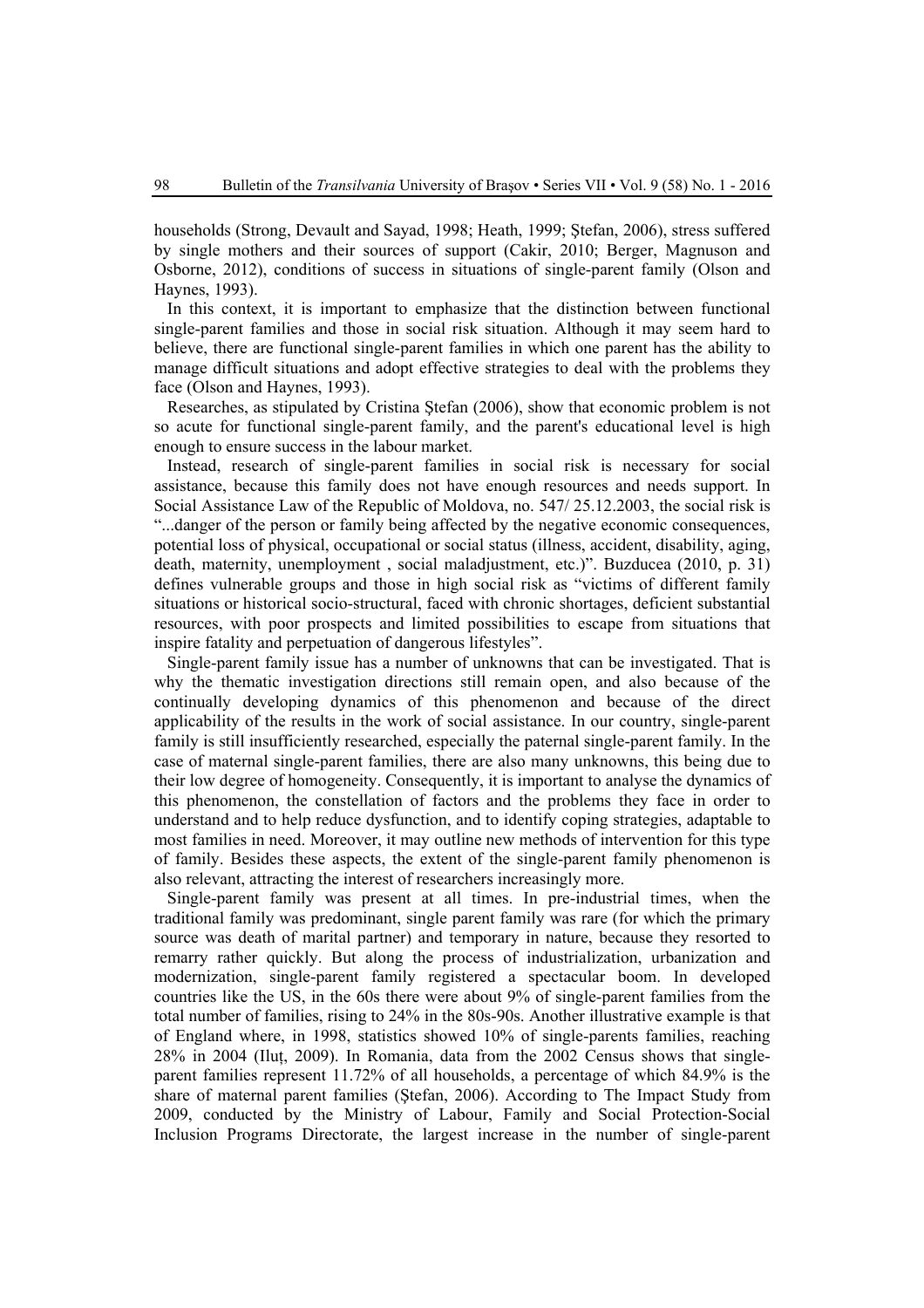households is in urban areas, in the case of five (from eight) areas of national development.

All these statistics show that the evolution of the phenomenon of single-parent family recorded an upward trend and its current magnitude has important consequences on individual, social and societal levels, which require precise and specific interventions.

Unlike Western countries, where social protection measures have a strong preventive role, in Romania the social service system focuses more on reducing and eliminating the effects (not causes), on providing financial benefits to the detriment of support services, which would lead to the empowerment of beneficiaries, thus favouring a certain dependence of families on social assistance (Zanca, 2008).

#### **2. Theoretical Background of the Study**

Family is a complex unit with its own dynamic and operating systems, with intra-family and inter-family subsystems, and is also a part of the society. Therefore, we believe that the right theoretical approach is the holistic one, but at the same time, the eclectic view - a reality as complex as the family cannot be approached only from the perspective of a single explanatory theory model (Zanca, 2008). The present research is based on ideas of systems theory, the behaviourism and those specific to social learning theory, because it emphasizes how systems and subsystems are interrelated, identify family changes and behavioural manifestations, but also family patterns and models, which were learned and intergenerational transmitted.

#### **3. Methodology**

The purpose of our empirical investigations was to identify specific features of singleparent family in social risk. Thus, we conducted a wider qualitative study of the maternal and paternal single-parent families in Brasov County who are in social risk, which were benefiting or not from the public or private social welfare. Next, we will present some of the results obtained on maternal single-parent family.

In preparing this research, we proposed an emic perspective of the study, which means an inner understanding of the phenomenon (as it appears from the statements of those interviewed) and, accordingly, we approached the research only from a qualitative perspective.

As a distinct type of qualitative research, we can say that this investigation is a descriptive one, because research captures multiple areas: intra-family dimension - by describing the internal conditions of the family system, functions, relationships, feelings, strategies, etc.; inter-family aspects - by presenting living conditions, interactions with the environment, socio-economic and cultural context, etc.); diachronic and synchronic dimension - assessments about the past of the families, the patterns, the present situation, the future plans etc.

To achieve the research, we used multiple case study method (Scârneci, 2007), allowing more intensive investigation of cases, in order to discover both the commonalities and the more distinctive. The study of multiple cases is actually instrumental studies, extended to several cases, implying obviously the multiplication of work in analysis and research.

Specific to qualitative research, data collection methods that we have used in this research are as follows: observation, interview and collection/ analysis of social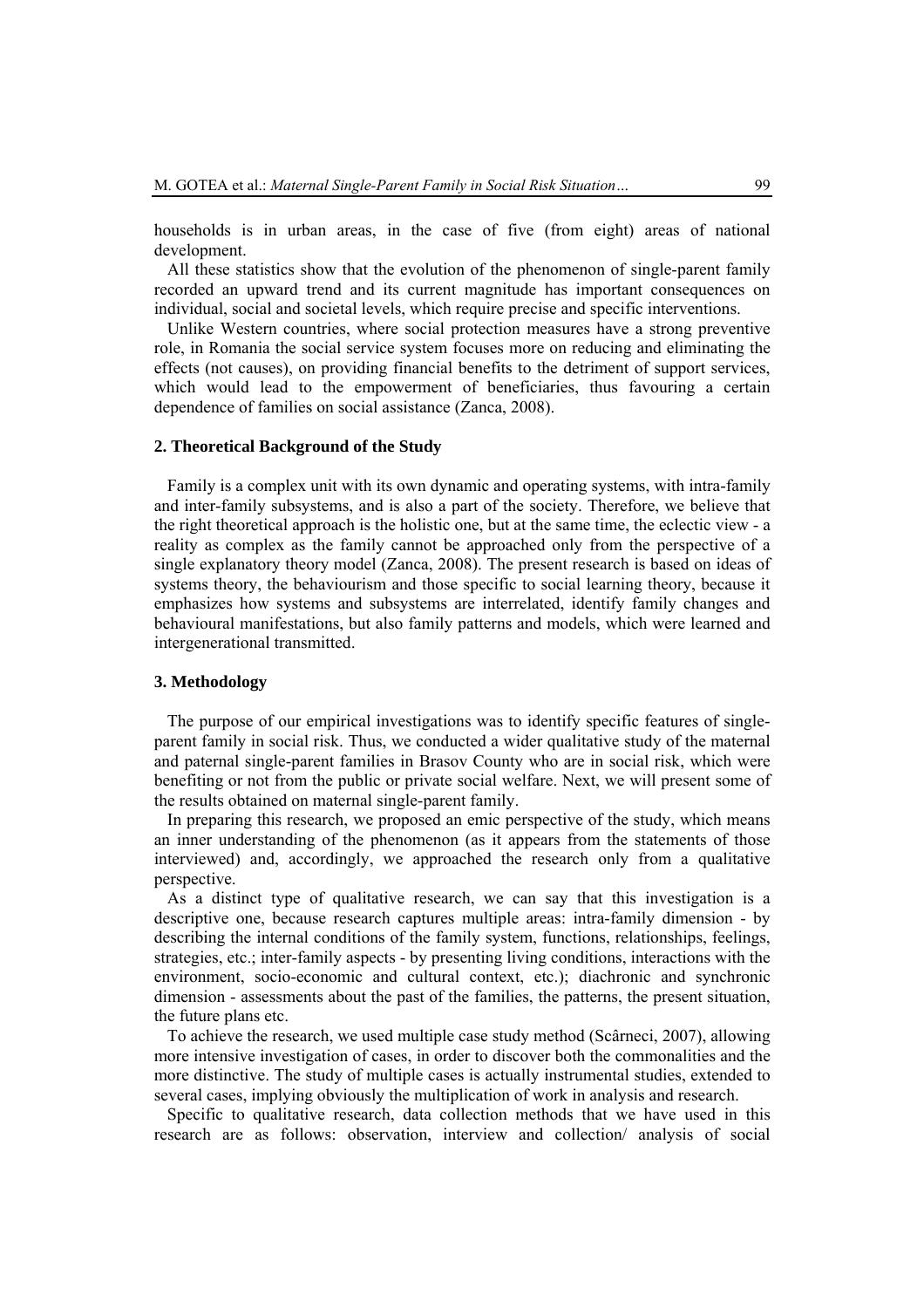documents (social inquiry completed and genograms). Regarding the use of social documents, it meant getting data from personal documents of the social services clients (documents owned by institutions where respondents are beneficiaries), after previously have signed the Convention of privacy regarding personal data of subjects. Data collected in these cases mainly concerned obtaining information about the situation of their residence, family socioeconomic status, educational evaluations, psychological, social services from which they benefit, divorce certificates, death etc. This information comes to confirm and complement the others from other methods of data collection. By combining methods of data collection we have achieved methodological triangulation, an element that gives research objectivity, accuracy, complexity, especially validation of the data obtained (Scârneci, 2007).

Among these methods, the largest amount of information was collected by semistructured individual interviews. We used polyphonic interview, as a specific technique of interview. Everything we have discussed with the subjects was recorded using the recorder, just not to miss any aspect of their stories. Some interviews were conducted at the institution where interviewees were clients, but there were some interviews in their residence. In both cases, we used the observation to supplement or verify data obtained through interviews. The observation field notes were created during the interview, and also, from the desire not to raise doubt to the respondent, most of them were drawn immediately after we completed the interview.

The data collecting instrument, the interview guide, was structured around the following topics: economic situation of the family, housing, single parenting source, the quality of family relationships, methods of childrearing problems facing the sources and types of social support, coping strategies of single parents relationship with former partner; attempt to remarriage; types of daily activities; harsh vision of the future. We have adapted the interview guide based on the context, the understanding that the individual's personality traits, we have adjusted the questions during the interview with the purpose to improve it.

Before starting the interviews, each participant was informed about the fact that: his/her participation in the current research involves no risk; all data collected are confidential and will only be used for research purposes, without revealing the identity of the participants; their personal data are required for statistical purposes only.

The analysis strategy is oriented on variables because we aimed to identify and cut themes present in all cases investigated through material coding and thematic analysis. Regarding theoretical coding, we decided to use open and axial coding. Coding is the first step of the researcher to structure the abundance of information. This approach facilitates the research process by reducing and selecting data, structuring on categories (dimensions) and subcategories. Relevant words or phrases, content-rich, is currently falling within the category or subcategory in which we considered them to be part of. Thus, all text, line by line is sorted, classified, and categorized.

Open coding is not sufficient to get to data interpretation. Next, we used axial coding, a procedure by which the connections between categories and subcategories identified. At this stage, we reveals how each category connects with each other, how they influence or determine each other, what types of inter-categories relationships enables us achieving consistent interpretation of the data collected.

Materials resulting from data collection are substantial, achieving nine interviews with maternal single-parent families, plus social documents and notes collected through observation.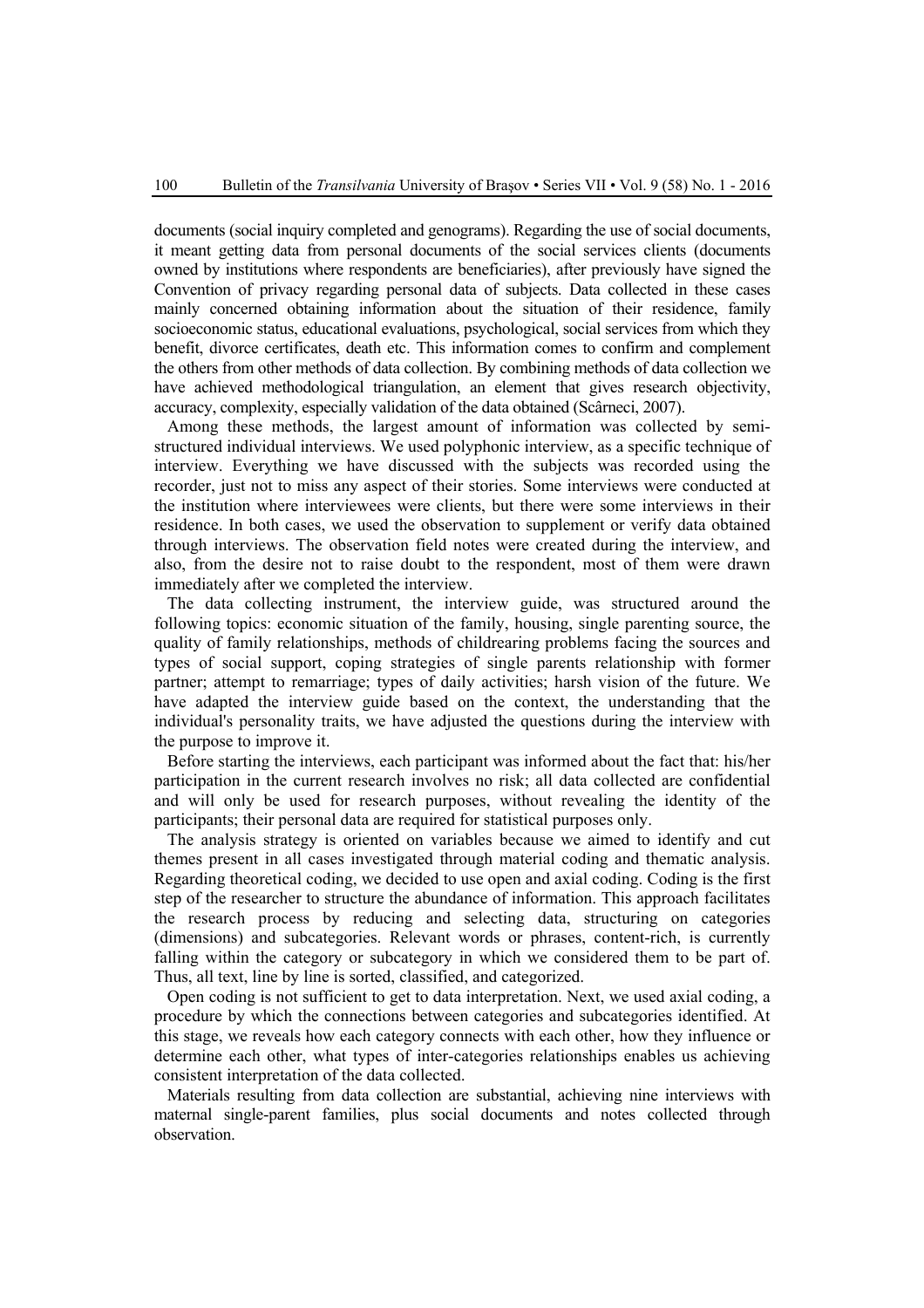#### **4. Participants**

Theoretical sampling is representative for qualitative research. In this research, we have used goal sampling, part of the theoretical sampling, which fits with the study of multiple cases because it allows us to select the representative cases for the investigated topic.

The target population of our research consists of single-parent families, and the target group is formed by single parents from two organizations from Brasov: Astra Day Centre and International Aid Diaconia Association, as well as through acquaintances of our social networks. It is important to note that not all single-parent families in social risk are in the records of institutions, in the social reality there are single-parent families in need who do not apply, do not know or do not meet the eligibility requirements to receive specialized support.

The sample consists of nine adults of single-parent families, female, aged between 32 and 58 years; 1 person without education, two people with primary education, two have graduated 10 classes, two have finished vocational school, two high-school. Regarding the sources of single parent households, these were: divorce, separation or the death of their partner. The number of children of a single parent family ranged between 1 and 5 children.

After data collection phase, the next step was creating the field texts which consisted of transcribing interviews, verification and completion observation notes and documents collected from the official personal files. The text is the main element in qualitative research because actually the analysis and interpretation (by coding, sorting, synthesis, classification and, especially, comparison) is performed on it, and also communicating research results is presented as text.

# **5. Characteristics of Maternal Single-parent Family - the Presentation and Analysis of Data**

After processing the data through open and axial coding, several main categories have emerged, each of them having a different number of subcategories.

- These *main categories* are:
- Socio-economic situation;
- Source of single-parent family;
- Relational area;
- Specific problems of single-parent families;
- Fluctuation of the condition of single-parent;
- Daily activities;
- Future projects.

In the following lines, data analysis results will be detailed on the mentioned categories and their related subcategories.

#### **5.1. Socio-economic Situation**

Most women interviewed argued they could not enter the labor market nor had a job with a very small salary, due to their low level of education, and this was increasing the risk of poverty. This confirms an aspect illustrated by previous studies regarding the causal relationship between education, poverty and single-parent households (Iluţ, 2008).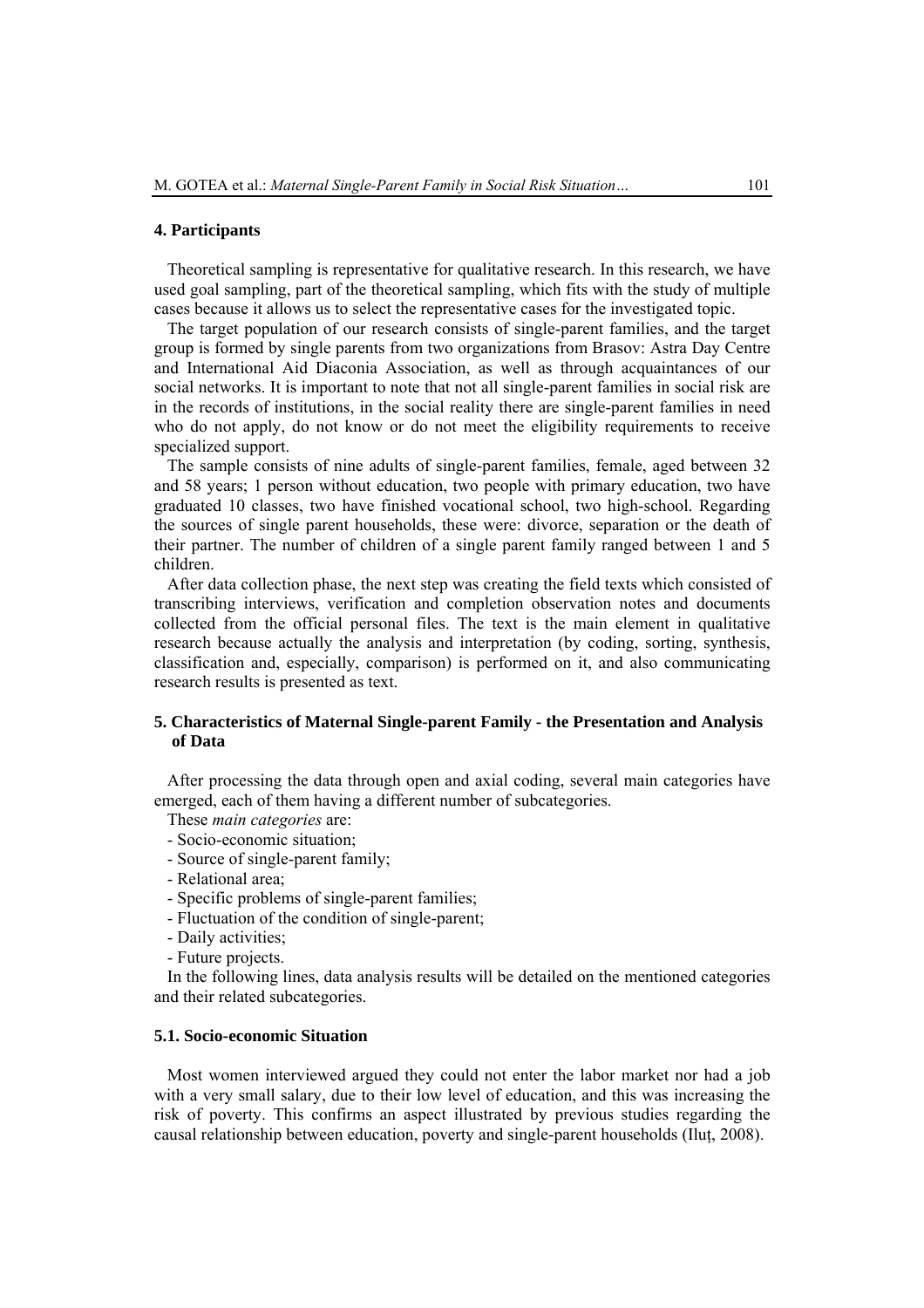In most of the cases, the *sources of income* are the benefits, allowances and other social benefits or unemployment. One parent interviewed has a job, which is below her training, but that provides a relatively safe and steady income. Another person has an income from early retirement but before receiving this financial right, she did not have a job because she was dismissed and has benefited of unemployment support. It is obvious that the incomes are insufficient, that is why these families are beneficiaries of social assistance system, from which they complete a part of their necessary financial resources to meet daily needs.

In terms of *budget management strategies*, we identified the same principles that underlie these ways of sharing and managing financial resources. First, these families are focused on debt payments and utility bills, then the bare necessities for children and, finally, if anything remains of the family budget, it is targeted for food: "*First I seek to pay all my debts, electricity, water and if loan something to give back. I possibly postpone eating or to wash myself but not this.*"

The explanation given by mothers, regarding the list of priorities is that they prefer to pay their debts or loans because they want to preserve the availability of these resources for handling the crisis situation.

*Housing conditions* are generally poor. It is however noted a difference between mothers who live alone and those who share living space with an extended family. Mothers living alone have little space in area (for example, nine square meters room, a shanty divided into two rooms), without of most utilities (gas, sewer, hot water, heating, electricity, bathrooms) .These families face a feeling of powerlessness when home is damaged and cannot by their own resources and powers, to resolve the situation. If mothers share with their extended family the dwelling conditions / housing facilities are better because administration expenses and care of the domestic space are shared with other family members. But these people face other types of difficulties, namely: respect for rules, restrictions on freedom of movement and decision-making on residential patios. Freedom of single mothers in decision-making can be considered one of the few advantages of social risk of single parent family. This is why some mothers choose to refuse the help offered by their parents or other relatives (providing them shelter or better housing conditions), in exchange for freedom decision and movement, they prefer to live in precarious conditions. Moreover, those who are homeless and have been received in the space of their relatives live constantly with the fear of becoming homeless with their children again at the slightest mistake. Mental pressure on these women is considerable.

#### **5.2. Sources of Becoming Single-parent Family**

The *main sources of maternal single-parent families* (which we have found out at interviewed persons) are divorce / separation and death of partner. The present study included only a case of single mother, whose partner died; the causes of death were accidental and father's death was a shock for children, which we will subsequently see, they do not want a paternal substitute and for the wife as well. Regarding the causes of divorce or separation, they are multiple, but more relevant is how marital disruption has occurred, affecting relations between the former partners and further relations with children.

In all cases of divorce or separation, marital disruption was confrontational, even violent, and consequently, the relations between the former partners are cold, non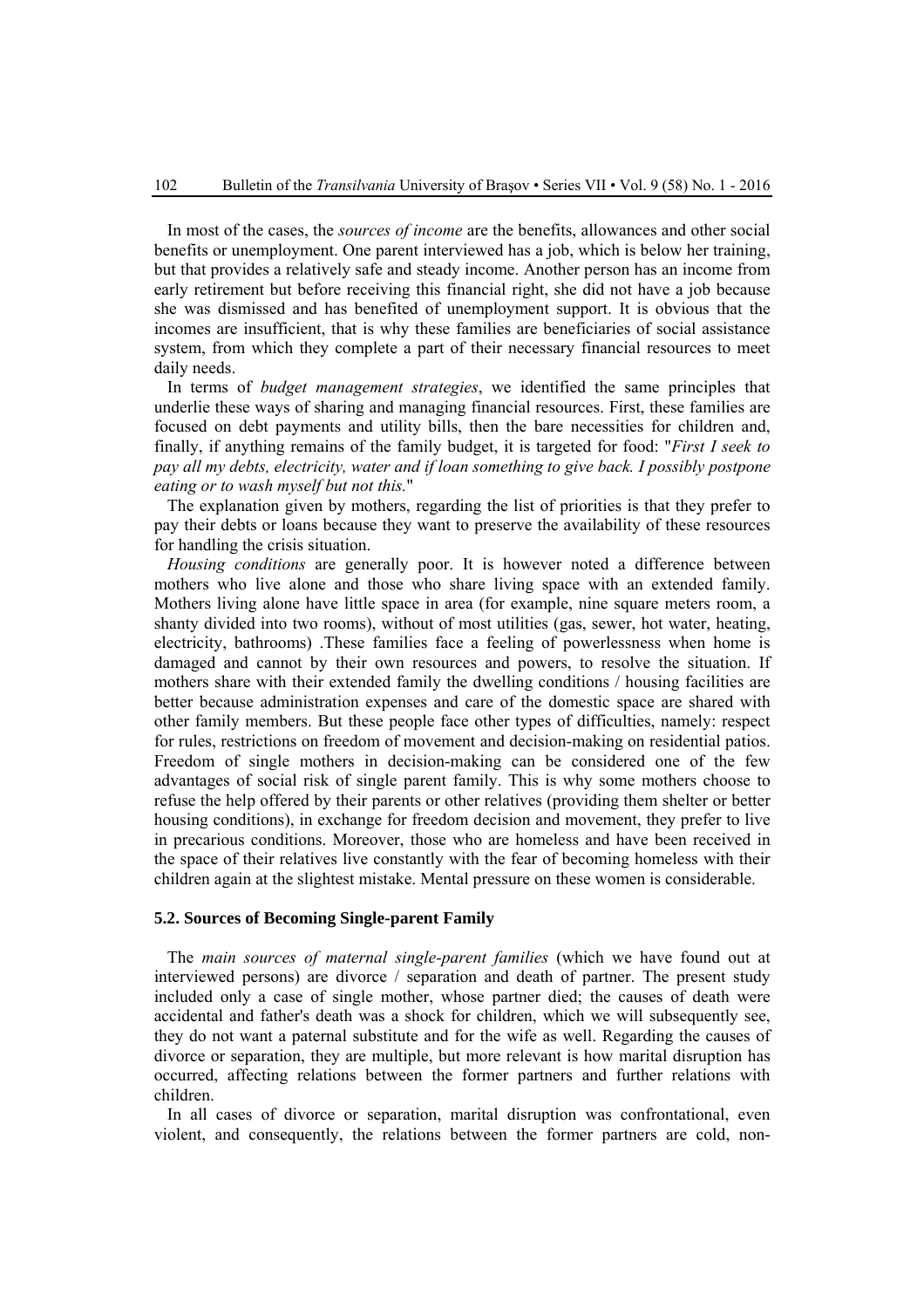collaborative, and distant. These issues are reflected on the *quality of relationships between children and father*, mother having a high degree of influence and control over children. Father's relationship with children is cold (or at most characterized by sporadic visits), showing that a low degree of involvement in the growth, care and education. Especially mothers complain that former partners do not given any financial support to raise children, not even the alimony established by courts of law.

# **5.3. Relationship Area**

This category contains three main secondary categories and subcategories. The first category relates to the *quality of relationship between mother and children* she take care. Generally, parental relationships are perceived as good by the respondents, based on understanding and cooperation regarding domestic tasks. Mothers specify that boys are more "mother-oriented" so the affective component is much more pronounced among boys and their mothers.

In families with several children, mother's attention is directed, in a greater extent, on the youngest child, so that other brothers complain that they are discriminated. This is reinforced by the fact that they get more responsibilities and tasks based on age of the mother. Then we have discovered subcategories that bring into question the relationship between siblings, a conflictual relationship, generated by differences made by the mother. "...*And that big one says to me: yes, because you love only the youngest, us too little*."

However, there are also tensed situations between mother and children, usually when they have undesirable behaviors. This connects with another subcategory presenting data on *methods of educating and disciplining children*, adopted by mothers. These methods are based on the system of rewards-punishment, but punishment prevails. A worrying aspect is that in the cases of all maternal single-parent families analyzed in this research, corporal punishment is present, beating, among other forms of punishment: "*I make them stay on their knees, not allow them on 'TV ... at this moment you remain there and not get up for several hours!*"

The information contained in the secondary category describing *relations between single parents maternal and the extended family* proves that mothers, who need more external support, do not receive it, results that are consistent with the other studies conducted in the field (Ilut. 2008).

These relationships are perceived as normal by the subjects, but data analysis attests that extended family relationships are cold and distant. Mostly, the received help from other relatives consists of material support (food, clothing, household objects) and less financial one. Regarding socio-emotional support, it is offered, in a greater extent, by the circle of friends (which is extremely low anyway).

To complete the partial takeover resources and tasks related to educating children, most mothers investigated argue that they often ask help to friends and social welfare institutions (in which they are beneficiaries). The fact that single mothers do not appeal more often to family support or refuse its support is argued by critically reproofs or imposing life choices or decisions. *"... If I ask my parents… what they say ... say well if you did not come home and did not stay with us ... They reproached I did not listen and I never went home.*"

*Relationships with friends and institutions* that provide social support are perceived by the interviewed subjects to be closer than those with the extended family.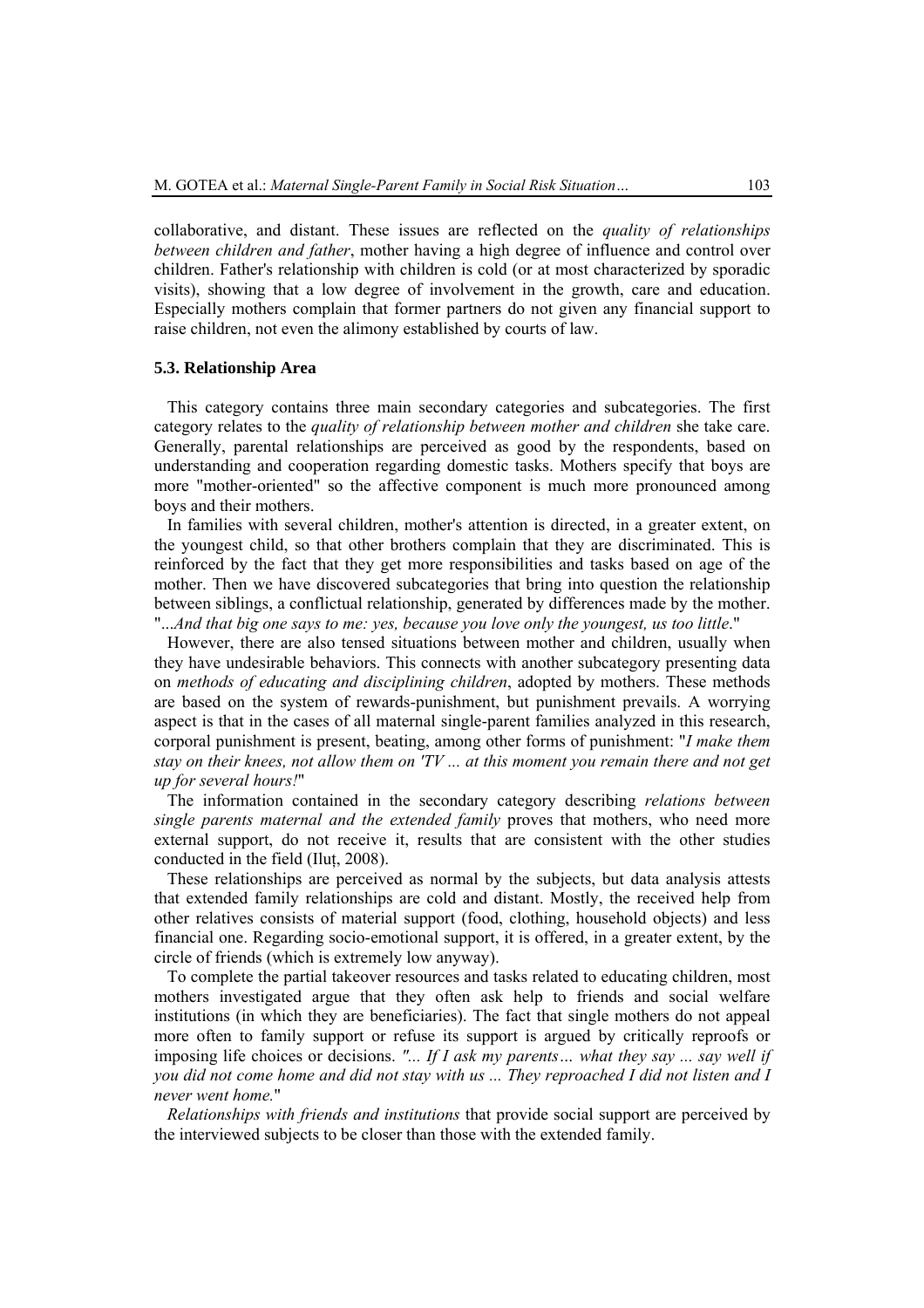#### **5.4. Specific Problems of Maternal Single-parent Family**

This main category is one of the multidimensional ones, which results from the multitude of data with a high degree of complexity and the weight they occupy in the overall picture of each interview (see Figure 1).



Fig. 1. *Specific problems of maternal single-parent family* 

Financial problems are obvious, and generate other *types of problems* to single mothers, such as problems related to living space, health, care and education of children. However, these women perceive as acute problems other aspects of their lives as a single parent. For example, data resulting from interviews shows that most mothers feel more acute problems of housing and especially limited space, the environment in which it is located (direct contact of children with marginal subcultures) and conditions / equipment which complicates the existence of these families: "*But what bothers me most is the space, 'cause the money is stretch from month to month.*"

One of the interviewed mothers told us that the lack of money leads her to go with her elder son (14 years old) in the woods, at night, to provide enough wood for heating in winter. These *strategies of solving the problems* have a high degree of danger, both in terms of her and child health, and regarding the danger of being caught by authorities act qualified as theft and, moreover, that reflects a pattern of undesirable behaviour. This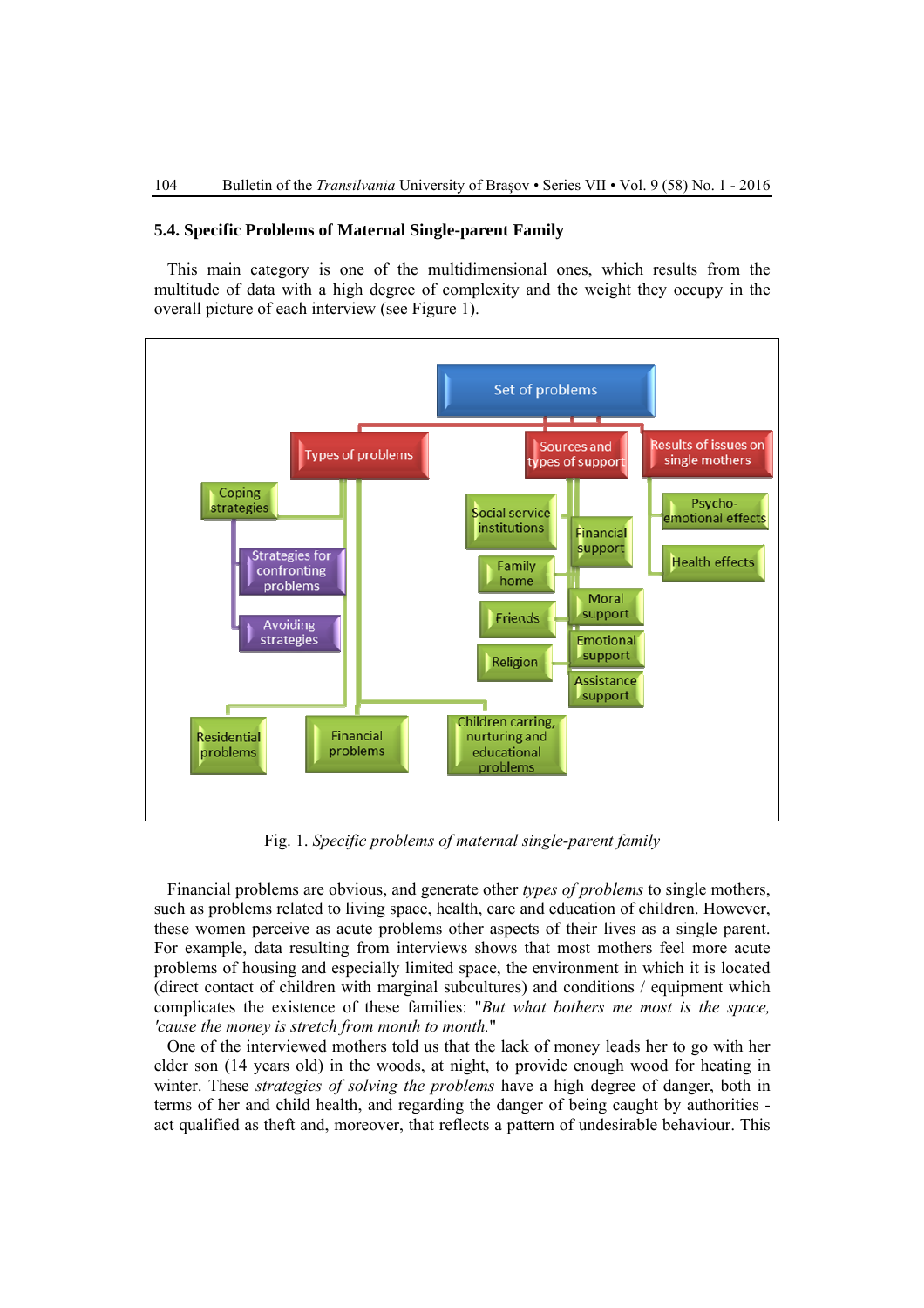is one of the many dramatic issues faced by maternal single-parent family, generated by poverty.

The way that single mothers manage to solve problems depends heavily on personality and intellectual traits, relational capital, communication skills and even models learned (patterns) that influence the choice of how we deal with issues (strategies of confrontation or avoidance). These potentials are largely subjective and make the difference in psychosocial and economic status of their families. Another problem common to all single mothers is related to the behaviour of children. All mothers are faced with educational and behavioural problems, even delinquent children.

Another secondary category is *the sources and modalities of support*. As we have already said in previous lines, the financial support is mostly offered by friends and social welfare institutions, while the family of origin provides rather material help, if the relations between its members are good. Psychological, moral support is obtained mostly from girlfriends, with whom the single mothers can discuss any aspect more or less pleasant in their lives without fear of being judged. Another resource is the psycho-moral belief in God, something which is mentioned by all interviewed mothers. They claim to be faithful, and the daily activities include some religious rituals (prayers, church attendance): "... *the first thing is to pray to God. I'm pretty religious. As we wake up we only pray and after that we do what we do.*" As regards to formal support, it comes from institutions of social assistance (counselling, education, recreational activities, and food supplies) to these families, especially children.

The *effects of single-parenthood on single mothers* are multiple and complex, both in the sphere of psycho-emotional and physical one, having repercussions on the health of these mothers. They all accuse that the role overloading, responsibilities pressure, physical and mental effort trigger a number of health problems in particular, the strong depression, and cardiovascular disease. It is not to be neglected the beliefs of these people who come to regret having children, to think about abandoning them, and even suicide. The most dramatic aspect, with strong effects on the psyche of children is that these ideas are discussed with them *"... I was in a situation that ... I say I'd better never have had you, alone I would have been much better, I would not have had so many problems, I would not have been so worried ... more say I will give you to the state, I'll kill myself ... Sometimes I have these kind of thoughts.*"

Researches on single-parent families (Ilut. 2008; Stefan, 2006) have showed that the most acute problem, single mothers are facing, is financial one. Studies conducted in other countries (such as, a pilot study on the sources of income of single mothers in Turkey) attests to that fact. Problems faced by single mothers in Turkey were divided into six groups, including financial problems, children problems faced by father absence and cultural attitudes of society. More than half (56%) of the participants blamed financial problems (Cakir, 2010).

# **5.5. The Fluctuation Condition of Single Parent**

The status of a single parent can be a temporary one, any time single parent can marriage or cohabitate. But precisely these adults from single-parent families remarry harder, as specialists underline (Lamanna and Riedmann, 1991; Iluț, 2005). Factors that decrease the likelihood of remarriage for those in a single-parent family in social risk are complex, some of these are the following: fear of the mother that the future partner is not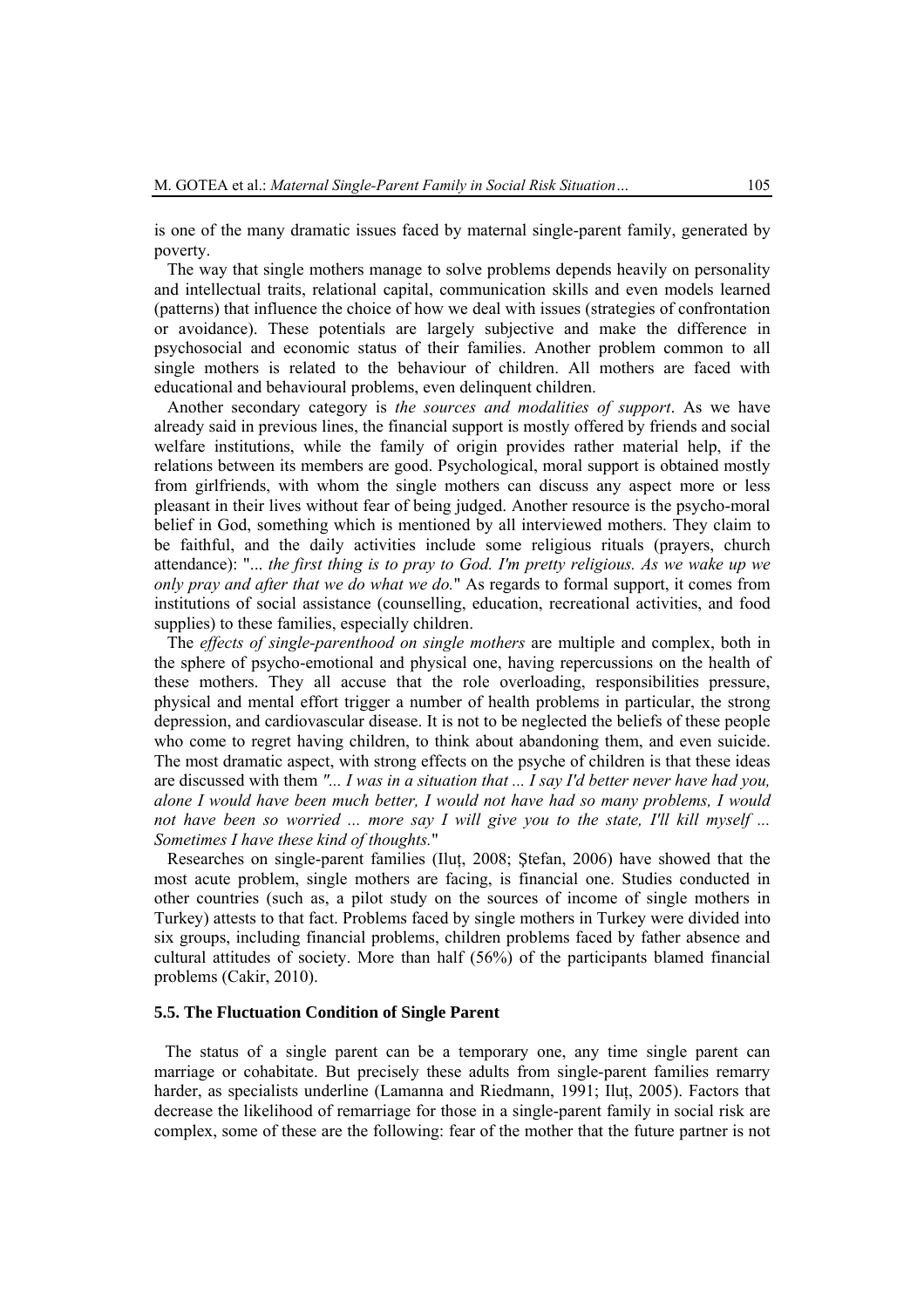accepted by children (children can manifest a hostile attitude towards the future step father, considered as an intruder) that he does not correspond to the role of fatherhood, including the fear (if there are female children) that her partner will abuse the girls. Mothers remarry harder also because of their over protective attitude towards children, but also because of their low value on the marriage market. Interestingly, although their situation is quite precarious, these women are involved in relationships that are not materialized in a marriage, instable intimate connections, arising new born babies from them - the kind of couple relationship that drives them to a more complicated existence.

From the perspective of intergenerational transmission theory of behavioural and relational patterns, the social models significantly influence the condition of single-parent households. In eight of nine cases included in this study, mothers come from families with a similar life trajectory. These mothers also have experienced the divorce/ separation with attempts to remarriage/ living arrangements. This aspect cannot be seen in the statements of the respondents, but the analysis of social documents, mainly from social inquiry and genograms, reveals this idea.

### **5.6. Daily Activities**

This category highlights the fact that mothers are preponderantly involved in *domestic chores*, on which they put a special accent, in contrast to the *professional ones*. In the interviews, it was surprising to discover that even people who are active in the labour field do not detail their professional activities. In case of lack of utilities or other items that facilitate domestic chores, activities related to the household require more physical resources of time and energy to achieve them. This creates lack of time, and energy to conduct other activities such as *rest and recreation*. All these issues may cause some physical and mental degradation (decreased self-esteem) of people in the situation of single-parent households.

### **5.7. Future Projects**

As daily activities are centered on the household and children (not for the personal needs of mothers), so it happens in future projects. Apparently insignificant, this category can be a motivation to continue their daily activities and to improve living conditions, especially if these families are focused on achieving aims and specific plans for the future. The vast majority of these plans regarding the future include achieving socioeducational success for their children, or even the survival. But most single mothers in social risk situation do not project life in the future and focus on meeting the present needs.

An important aspect emerged from the analysis is the way in which the self-perceived by the subjects of education and life decisions affect maternal single parents. Mothers with a very low level of education or even illiterate put a special emphasis on the education of their children because they can overcome the condition they are in: "*And my ambition was that my children go to school, even though I raise them on my own.*"

Lack of future prospects and limited possibility of escaping from the difficult situation induce the feeling of fatality in the investigated cases of single-parent families, perpetuating undesirable coping styles. All these aspects determine us in framing these families as households in social risk.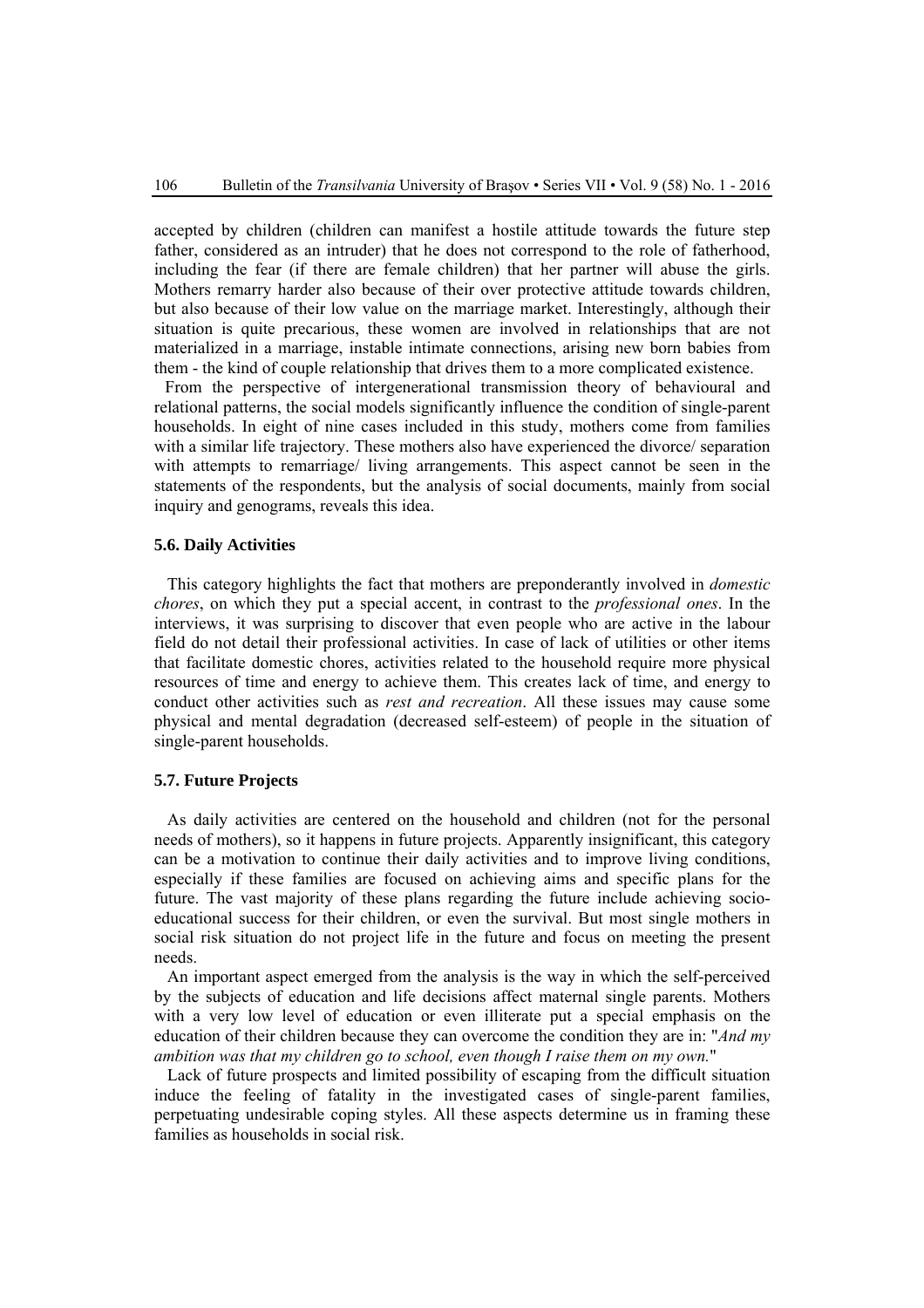#### **Conclusion**

Researching family is not a very easy thing to do because it involves the researcher to enter into the intimate sphere of the family, to discover and reveal deep aspects regarding the dynamic of everyday life.

In conducting the research on single parents, we have faced this type of barrier, having difficulty in convincing the single parent to participate in interviews. We believe that in order to remove this obstacle is required prior knowledge between the researcher and the interviewees, in other words, you need a certain degree of familiarity between the two parties involved in the research.

Another difficulty encountered during the study, was generated by the lack of recent information, both on statistical data (there is no centralized data on single-parent families in institutions) and those relating to news in the thematic area. Latest studies and data in the field are often synthesized in international articles, to which access is sometimes restricted.

We can also underline that in our study few cases of maternal single parent were included; therefore the obtained results are merely contextual.

New directions for researching, suggested by some results of our study, might include: the importance of cultural differences in the support activities for these families, which are the main factors that make the difference between single-parent families at social risk and the functional ones, relation between daily rituals and stability of family life, fluctuation of single parent and the condition of single parent households, internal and external factors that prevent some single-parent families to access social support offered by the care organizations.

The fact that in our country this type of family has registered an upward trend in recent years has numerous consequences both on micro and macro-social level. The results of the research presented can contribute to a better understanding of the characteristics of maternal single-parents and can provide some new intervention directions in working with these families. Thus, we believe that social workers need more specific methods and techniques to assist them in the process.

#### **References**

- Berger, L. M., Magnuson, K., & Osborne, C. (2012). Family Structure Transitions and Changes in Maternal Resources and Well-Being. *Demography,* 49, 23-47. DOI: 10.1007/s13524-011-0080-x.
- Buzducea, D. (2010). *Asistenţa socială a grupurilor de risc* [Social Work of Groups in Risk]. Iaşi: Polirom Publishing House.
- Cakir, S.G. (2010). A Pilot Study on Sources of Stress and Support Single Mothers in Turkey. In *Procedia Social and Behavioral Sciences. WCPCG-2010*. 5, 1079–1083. DOI:10.1016/j.sbspro.2010.07.239.
- Devi, K., Duhan, K., & Sangwan, S. (2009). Relationship of Micro and Meso Human Ecological Environment Problems on Adolescents in Single Parent Families*. Asian Journal of Home Science*, 4(1), p. 107-110. Available at: http://www.researchjournal. co.in/upload/assignments/4\_107-110.pdf. Accessed: 26-11-2012
- Heath, D. T., & Orthner, D. K. (1999). Stress and Adaptation among Male and Female Single Parents. *Journal of Family Issues*, 20(4), 557-587.